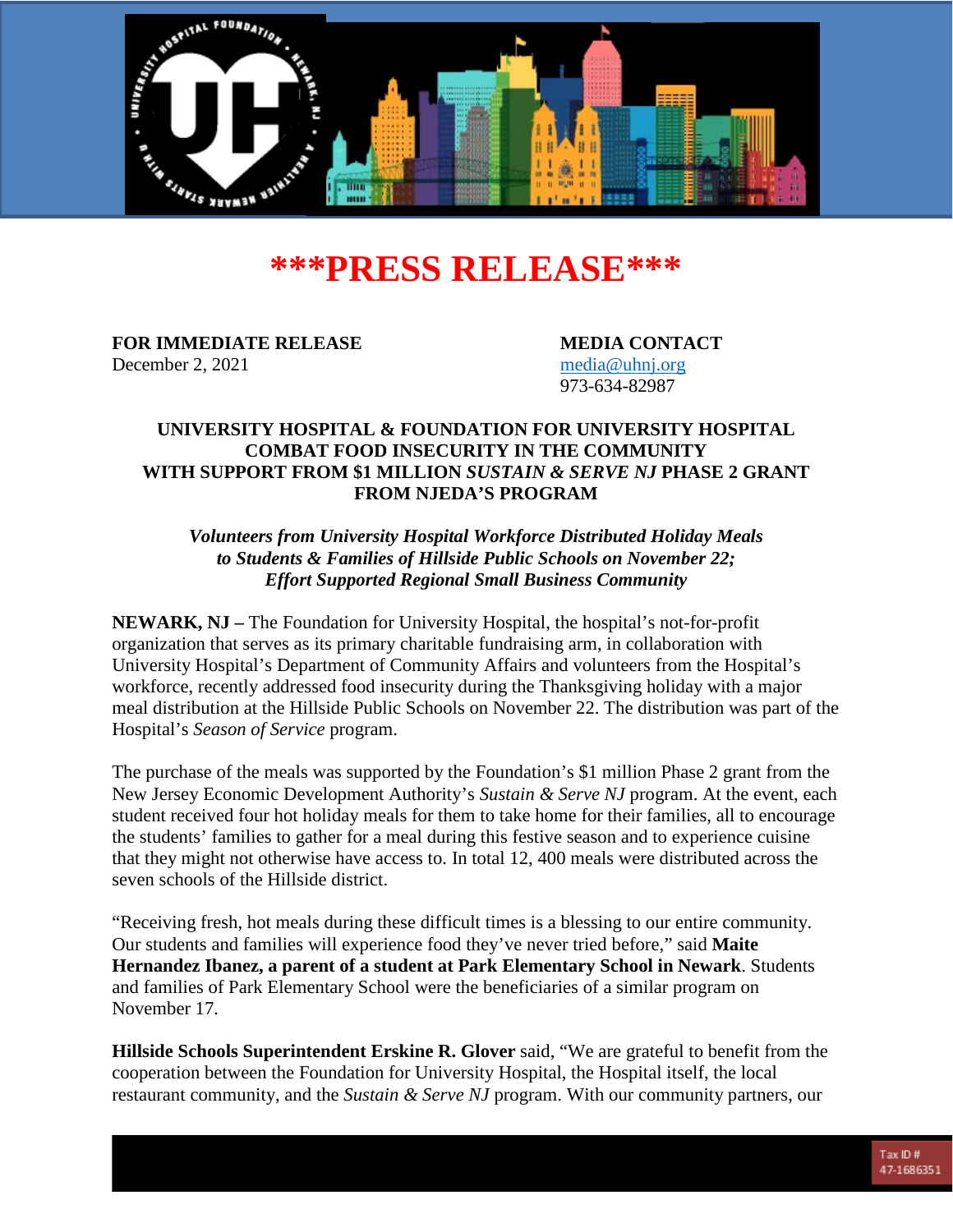

students and their loved ones were able to gather for a festive holiday meal as a family, and as a school district, while experiencing the unique food opportunities available in our community."

Supporting the *Season of Service* program, the Foundation for University Hospital is the beneficiary of a \$1 million grant from the New Jersey Economic Development Authority (NJEDA), as part of Phase 2 of the agency's *Sustain & Serve NJ* grant program. The goal of the program, launched in late 2020 to support restaurants and small businesses negatively impacted by the COVID-19 pandemic, is to purchase 1.5 million meals from more than 160 New Jersey restaurants in 69 municipalities across 12 counties. This second grant follows a Phase 1 grant to the Foundation of \$100,000.

"We feel fortunate to be able combat food insecurity in Newark, while also supporting local restaurants," said **Jess Backofen, Executive Director of The Foundation for University Hospital**. "Our efforts in connection with the *Sustain & Serve* program continue to make a meaningful difference in the lives of patients, caregivers and community members. The Hospital is surrounded by a large and ambitious community of small business owners, many of which have become close partners throughout the COVID-19 pandemic. We are happy to continue to partner with them to serve our mutual neighbors."

Since April 2021, through University Hospital, more than 40,000 meals have been provided to the community and to patients experiencing food insecurity. Within the hospital, patients ready to be discharged, but would rather stay admitted to get their next meal, are provided with a meal as they leave. Other meal recipients include, the homeless, who come to the Emergency Department simply because they are hungry, along with family members and caregivers who are waiting for the medical diagnosis of their loved ones. In addition, the meal offer is extended to victims of violent crime who are under the Hospital's care. Meals under *Sustain & Serve NJ* are also used to honor nurses and clinical staff with a hot meal during their shift.

"The overwhelming and heartfelt response from organizations stepping up to support their local restaurants and their neighbors truly embodies the Jersey spirit," said **New Jersey Governor Phil Murphy** in a recent announcement of the Phase 2 grants. "Restaurants are an essential part of our economy and their success is essential to our state's recovery from the pandemic. Having so many entities leverage *Sustain & Serve NJ* funds to not only inject cash into restaurants, but also partner with those restaurants to feed members of their community is an absolute grand slam."

"This second, larger grant will allow us to continue to address the nutritional, social and personal needs of the most disadvantaged members of our community. We find that though patients are ready for discharge, there is apprehension about leaving as they are concerned about where there next meal is coming from," said **Dr. Anthony Rosania, Vice Chair Clinical Operations,**